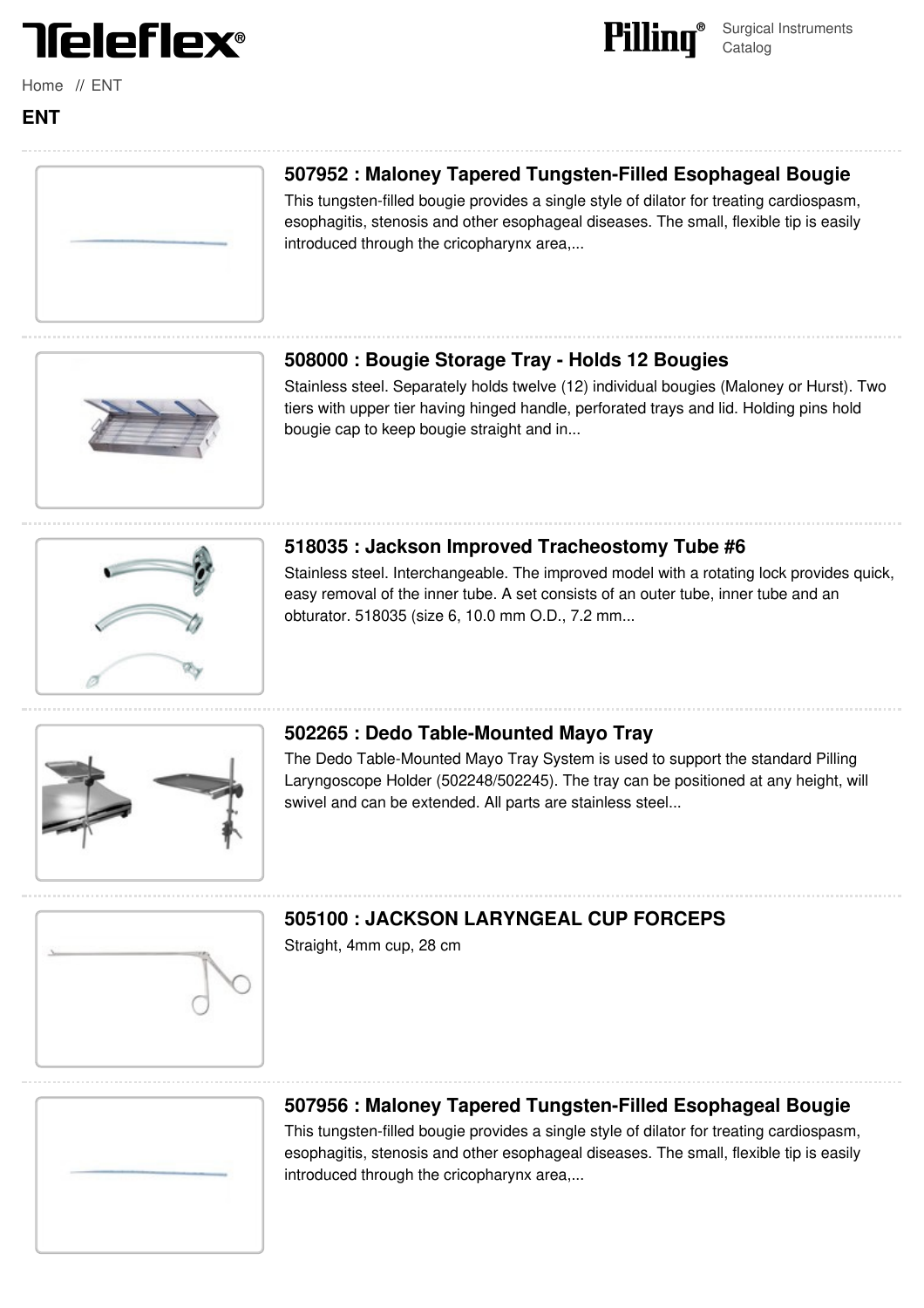

# **518030 : Jackson Improved [Tracheostomy](file:///pilling/product/518030-jackson-improved-tracheostomy-tube-5) Tube #5**

Stainless steel. Interchangeable. The improved model with a rotating lock provides quick, easy removal of the inner tube. A set consists of an outer tube, inner tube and an obturator. 518030 (size 5, 9.0 mm O.D., 6.2 mm...

# **1037836 : [DECANNULATION](file:///pilling/product/1037836-decannulation-stopper) STOPPER**

White stopper with 40" cord, Size 6, Full Closure

# **431120 : [PECK-VIENNA](file:///pilling/product/431120-peck-vienna-nasal-speculum) NASAL SPECULUM**

5 3/8" (13.5cm)

# **505102 : JACKSON [LARYNGEAL](file:///pilling/product/505102-jackson-laryngeal-cup-forceps) CUP FORCEPS**

Straight, 6mm cup, 28 cm



### **506476 : [Jako-Kleinsasser](file:///pilling/product/506476-jako-kleinsasser-micro-laryngeal-scissors) Micro-Laryngeal Scissors**

These Pilling Micro-laryngeal Scissors were designed specifically for everyday-use microsurgery. They feature a slender 2 mm diameter stem with miniature distal jaws in the shape of scissors and are made of dull finished...

### **507960 : Maloney Tapered [Tungsten-Filled](file:///pilling/product/507960-maloney-tapered-tungsten-filled-esophageal-bougie) Esophageal Bougie**

This tungsten-filled bougie provides a single style of dilator for treating cardiospasm, esophagitis, stenosis and other esophageal diseases. The small, flexible tip is easily introduced through the cricopharynx area....



# **431111 : VIENNA NASAL [SPECULUM,](file:///pilling/product/431111-vienna-nasal-speculum-medium) MEDIUM**

5 3/8" (13.5cm)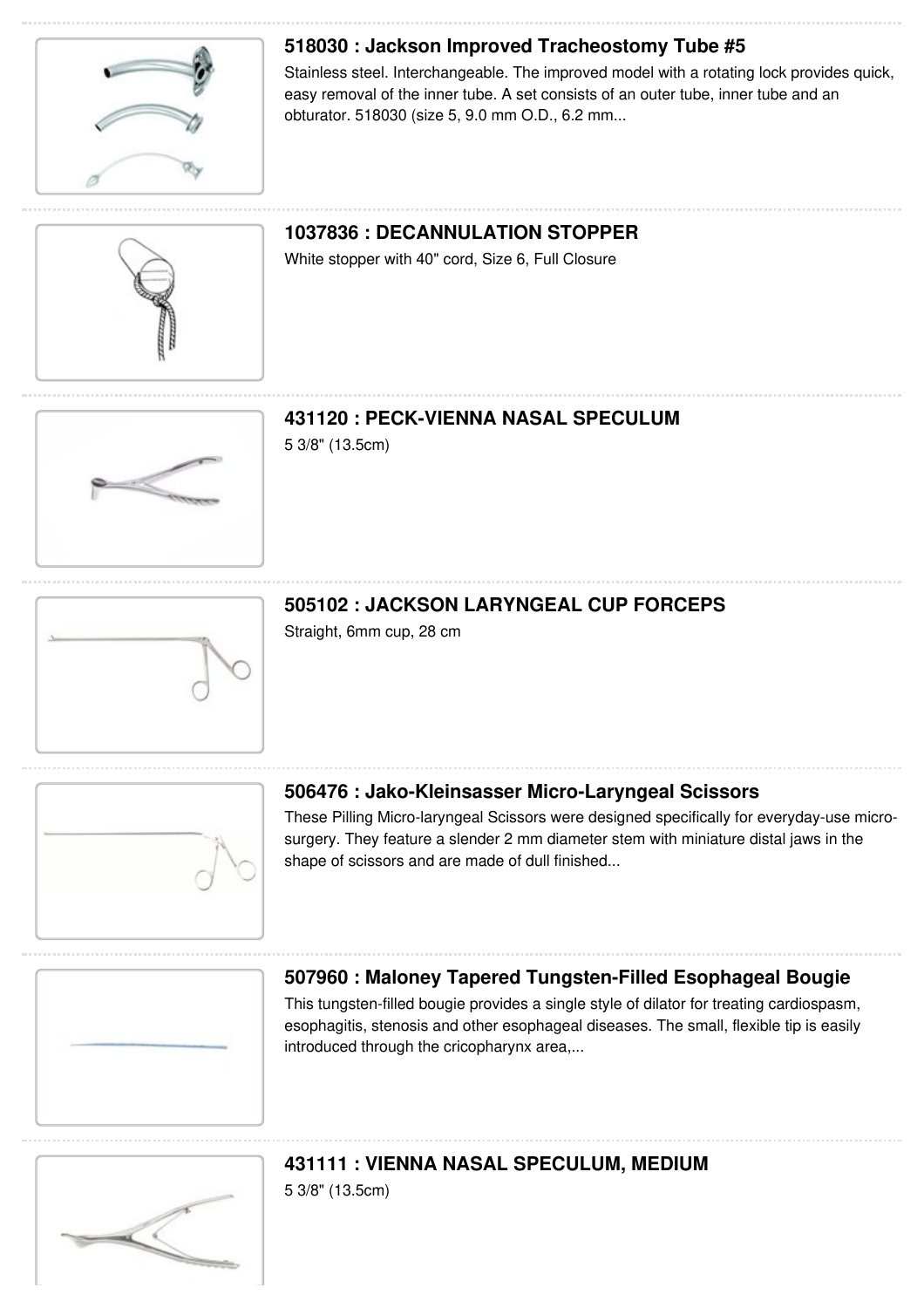### **505104 : JACKSON [LARYNGEAL](file:///pilling/product/505104-jackson-laryngeal-cup-forceps) CUP FORCEPS**

Angled, 4mm cup, 28 cm

### **507950 : Maloney Tapered [Tungsten-Filled](file:///pilling/product/507950-maloney-tapered-tungsten-filled-esophageal-bougie) Esophageal Bougie**

This tungsten-filled bougie provides a single style of dilator for treating cardiospasm, esophagitis, stenosis and other esophageal diseases. The small, flexible tip is easily introduced through the cricopharynx area,...

### **518025 : Jackson Improved [Tracheostomy](file:///pilling/product/518025-jackson-improved-tracheostomy-tube-4) Tube #4**

Stainless steel. Interchangeable. The improved model with a rotating lock provides quick, easy removal of the inner tube. A set consists of an outer tube, inner tube and an obturator. 518025 (size 4, 8.0 mm O.D., 5.5 mm...

# **505106 : JACKSON [LARYNGEAL](file:///pilling/product/505106-jackson-laryngeal-cup-forceps) CUP FORCEPS**

Angled, 6mm cup, 28 cm

# **506478 : [Jako-Kleinsasser](file:///pilling/product/506478-jako-kleinsasser-micro-laryngeal-scissors) Micro-Laryngeal Scissors**

These Pilling Micro-laryngeal Scissors were designed specifically for everyday-use microsurgery. They feature a slender 2 mm diameter stem with miniature distal jaws in the shape of scissors and are made of dull finished...

### **507954 : Maloney Tapered [Tungsten-Filled](file:///pilling/product/507954-maloney-tapered-tungsten-filled-esophageal-bougie) Esophageal Bougie**

This tungsten-filled bougie provides a single style of dilator for treating cardiospasm, esophagitis, stenosis and other esophageal diseases. The small, flexible tip is easily introduced through the cricopharynx area,...

# **518135 : JACKSON ORIGINAL [TRACHEOSTOMY](file:///pilling/product/518135-jackson-original-tracheostomy-tube-6) TUBE #6**

7.2mm I.D., 10mm O.D., 69mm